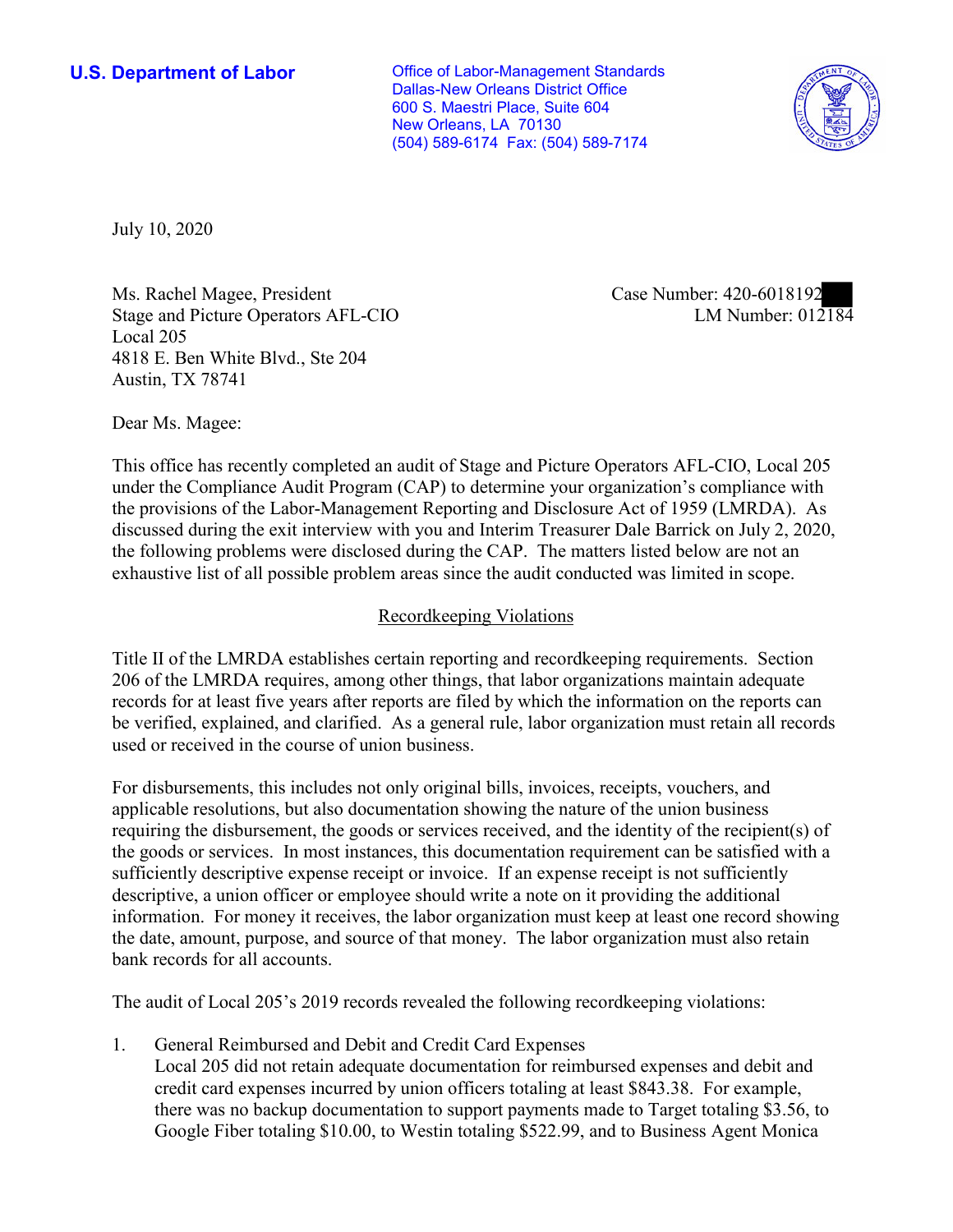Combs totaling \$306.83.

 disbursements. The president and treasurer (or corresponding principal officers) of your As noted above, labor organizations must retain original receipts, bills, and vouchers for all union, who are required to sign your union's LM report, are responsible for properly maintaining union records.

2. Reimbursed Auto Expenses

 but did not retain adequate documentation to support these payments. The union must Business Agent Combs and former Treasurer Rita Kelso received reimbursements for business use of their personal vehicles totaling at least \$20.90 and \$505.20, respectively, maintain records which identify the dates of travel, locations traveled to and from, and number of miles driven. The record must also show the business purpose of each use of a personal vehicle for business travel by an officer or employee who was reimbursed for mileage expenses.

3. Disposition of Property

 purchased, sold, or gave away. The union must report the value of any union property on hand at the beginning and end of each year in Item 30 (Other Assets) of the LM-3. The Local 205 did not maintain an inventory of shirts, vests, pins, and other property it union must retain an inventory or similar record of property on hand to verify, clarify, and explain the information that must be reported in Item 30. The union must record in at least one record the date and amount received from each sale of union shirts, vests, pins, and other items.

 identify the date the items were given away and the recipients of those items. In addition, in the case of items given away to members, the union must retain records that

4. Failure to Properly Record Receipts

 In some instances, entries in Local 205's receipts journal reflected the date the local received them. deposited money, but not the date money was received. In addition, some income was identified as "deposit" instead of the original source. Union receipts records must include an adequate identification of all money the union receives. The records should show the date and amount received, and the source of the money. The date of receipt is required to verify, explain, or clarify amounts required to be reported in Statement B (Receipts and Disbursements) of the LM-3 report. The LM-3 instructions for Statement B state that the labor organization must record receipts when it actually receives money and disbursements when it actually pays out money. Failure to record the date money was received could result in the union reporting some receipts for a different year than when it actually

Based on your assurance that Local 205 will retain adequate documentation in the future, OLMS will take no further enforcement action at this time regarding the above violation.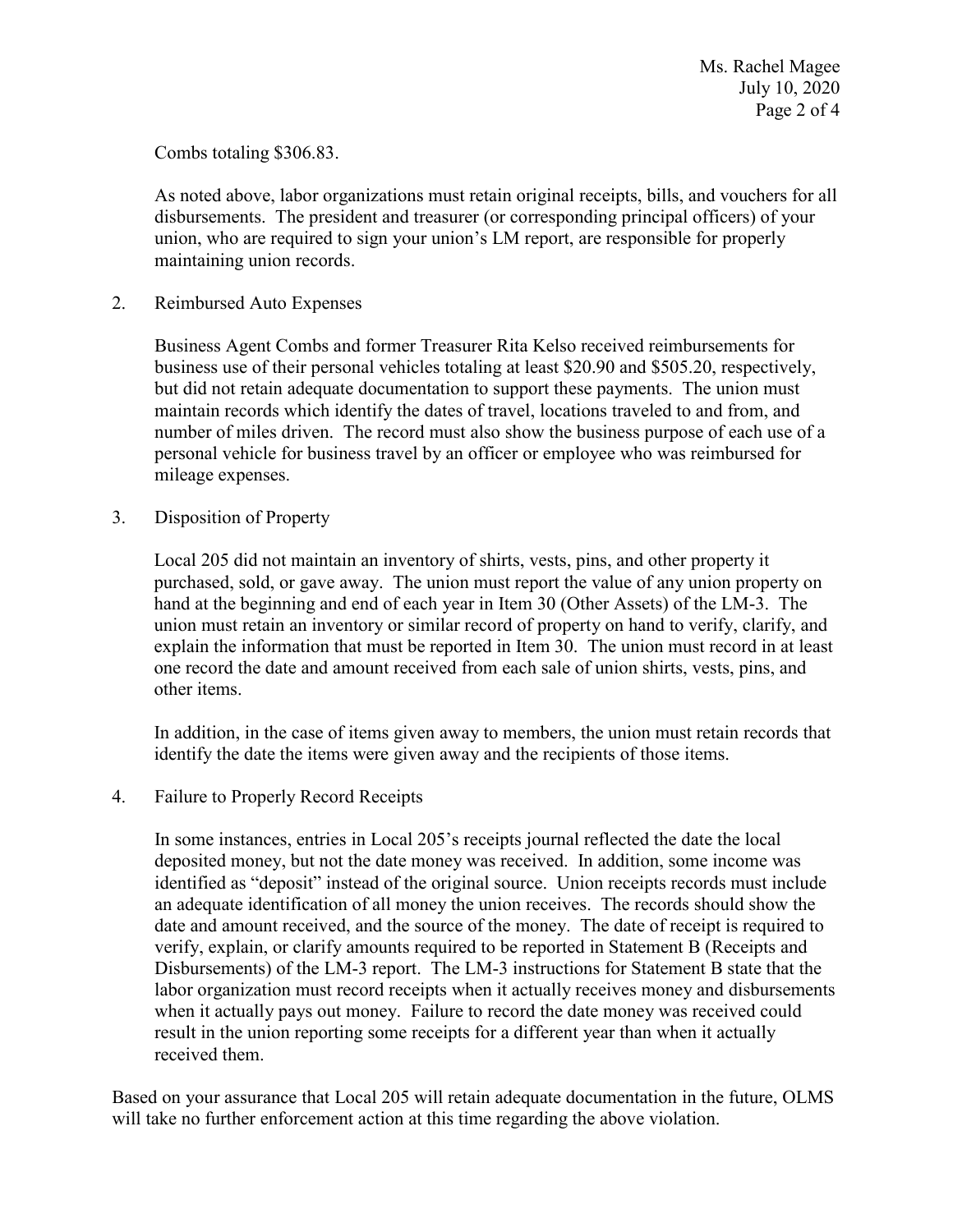Ms. Rachel Magee July 10, 2020 Page 3 of 4

## Reporting Violations

The audit disclosed a violation of LMRDA Section 201(b) which requires labor organizations to file annual financial reports that accurately disclose their financial condition and operations. The Labor Organization Annual Report LM-3 filed by Local 205 for the fiscal year ended December 31, 2019, was deficient in the following areas:

1. Disbursements to Officers

Local 205 did not report the names of some officers in Item 24 (All Officers and Disbursements to Officers). The union must report in Item 24 all persons who held office during the year, regardless of whether they received any payments from the union.

 issued to a hotel) or for transportation by a public carrier (such as an airline) for an officer The union must report most direct disbursements to Local 205 officers and some indirect disbursements made on behalf of its officers in Item 24. A "direct disbursement" to an officer is a payment made to an officer in the form of cash, property, goods, services, or other things of value. See the instructions for Item 24 for a discussion of certain direct disbursements to officers that do not have to be reported in Item 24. An "indirect disbursement" to an officer is a payment to another party (including a credit card company) for cash, property, goods, services, or other things of value received by or on behalf of an officer. However, indirect disbursements for temporary lodging (such as a union check traveling on union business should be reported in Item 48 (Office and Administrative Expense).

2. Failure to File Bylaws

 November 2017, but did not file a copy with its LM report for that year. The local has now filed a copy of its current constitution and bylaws. The audit disclosed a violation of LMRDA Section 201(a), which requires that a union submit a copy of its revised constitution and bylaws with its LM report when it makes changes to its constitution or bylaws. Local 205 amended its constitution and bylaws in

I am not requiring that Local 205 file an amended LM-3 report for 2019 to correct the deficient items, but Local 205 has agreed to properly report the deficient items on all future reports it files with OLMS.

## Other Issues

## 1. Single Signature Checks

 be signed by the secretary-treasurer and president. The two signature requirement is an According to Article VII, Section 3 of the Local 205 Constitution and Bylaws, checks should effective internal control of union funds. Its purpose is to attest to the authenticity of a completed document already signed. The audit revealed that only one officer signed at least